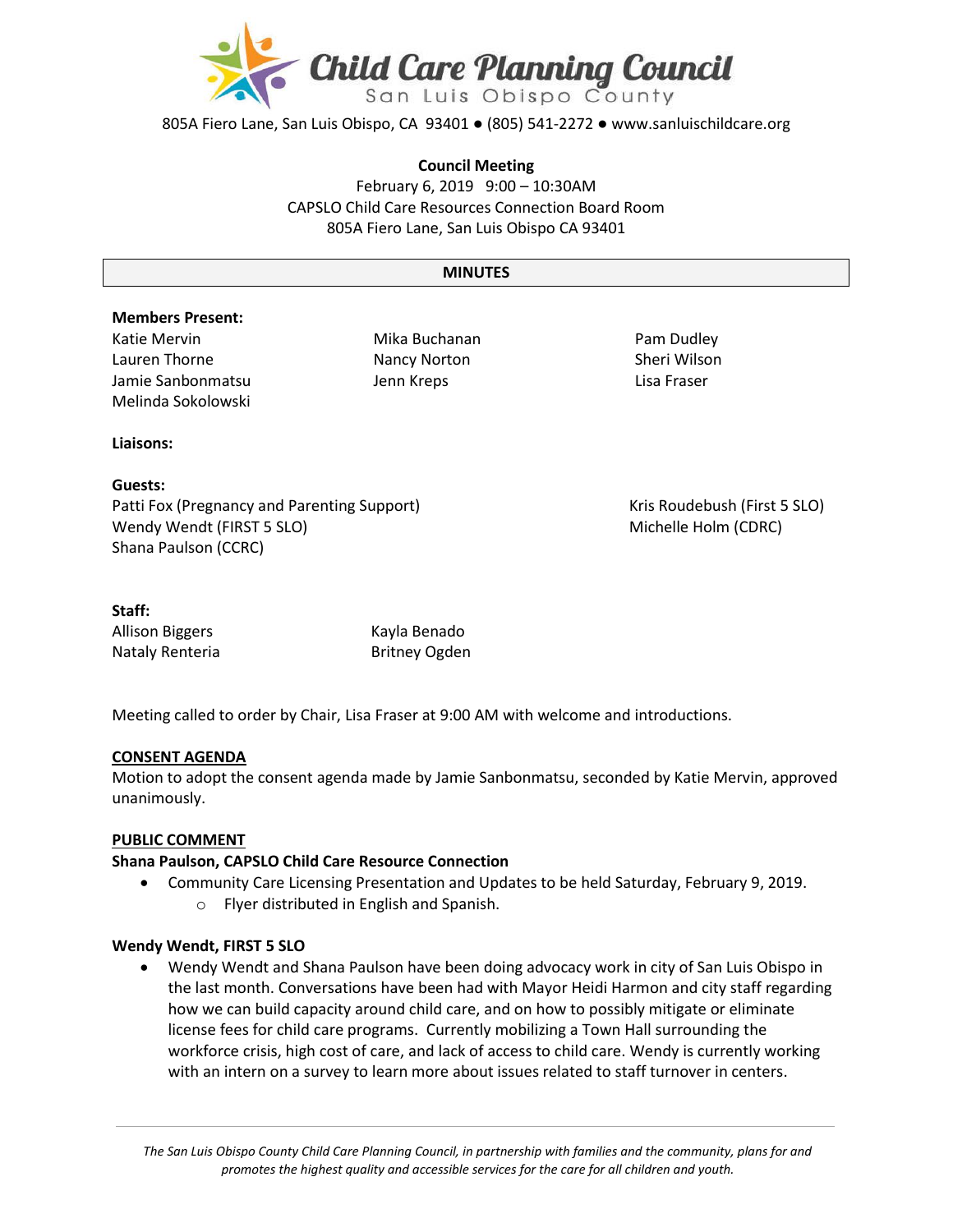## **COUNCIL MEMBER ANNOUNCEMENTS & PROGRAM UPDATES**

## **Sheri Wilson, Child Care Resource Center Director**

• Informed us Raechelle will be out through the month of February.

## **Michelle Holm, Child Development and Rehabilitation Center**

• In need of a new clinical supervisor for their clinical department.

### **Katie Mervin, Cuesta College**

 Celebrated new building with their grand opening, Cuesta Groundbreaking Ceremony, this past Friday at the North County Campus.

### **Patti Fox, Pregnancy and Parenting Support**

 New Mom Maternal Health Group is starting in San Miguel. Group will be directed towards Spanish speakers.

### **Pam Dudley, San Luis Obispo County Public Health**

Health Department offers lead testing. Will send out more information.

### **Lisa Fraser, Center for Family Strengthening**

• Friday, April 26 will be the 11<sup>th</sup> Annual Child Abuse Prevention Academy, hosted by Center for Family Strengthening and Cuesta College. Event will be free for Cuesta Students and open to the community. Children's Day in the Park will be held on Saturday, April 6, 2019. Further information regarding the event will be sent out.

#### **Jenn Kreps, SLO YMCA**

• The SLO YMCA is pleased to announce new COO, Keola Taniguchi. Annual Support Campaign kickoff was celebrated last night as Keola Taniguchi began his new position. Campaign runs about six weeks and helps fund scholarships.

### **Lauren Thorne, San Luis Obispo County of Office of Education**

 Expanded 11-13 sites with IMPACT funding. Serving a lot of people in different communities by providing books and creating a bonding experience with reading. CPIN had 54 participants at the training last week. Wendy and Shannon to do education series on early literacy for Community Foundation SLO.

### **Melinda Sokolowski, CAPSLO Family Support Services**

 P.O.P.S program started last night. Programming welcomes all dads and is open to new members at any time. The group is now hosting the program in San Luis Obispo. Free leadership training program for family advocates is being provided by On the Verge. The program does require a one year commitment and will accept only 15 applicants in the first round.

### **FIRST 5 SLO COMMISSION UPDATE — Melinda Sokolowski**

- Discussing the Help Me Grow Initiative. The Commission is making a commitment to launch it.
- Gathering again to go over our county's home visiting programs.
- Hosted *Supporting Immigrant Families Forum* on January 31, 2019.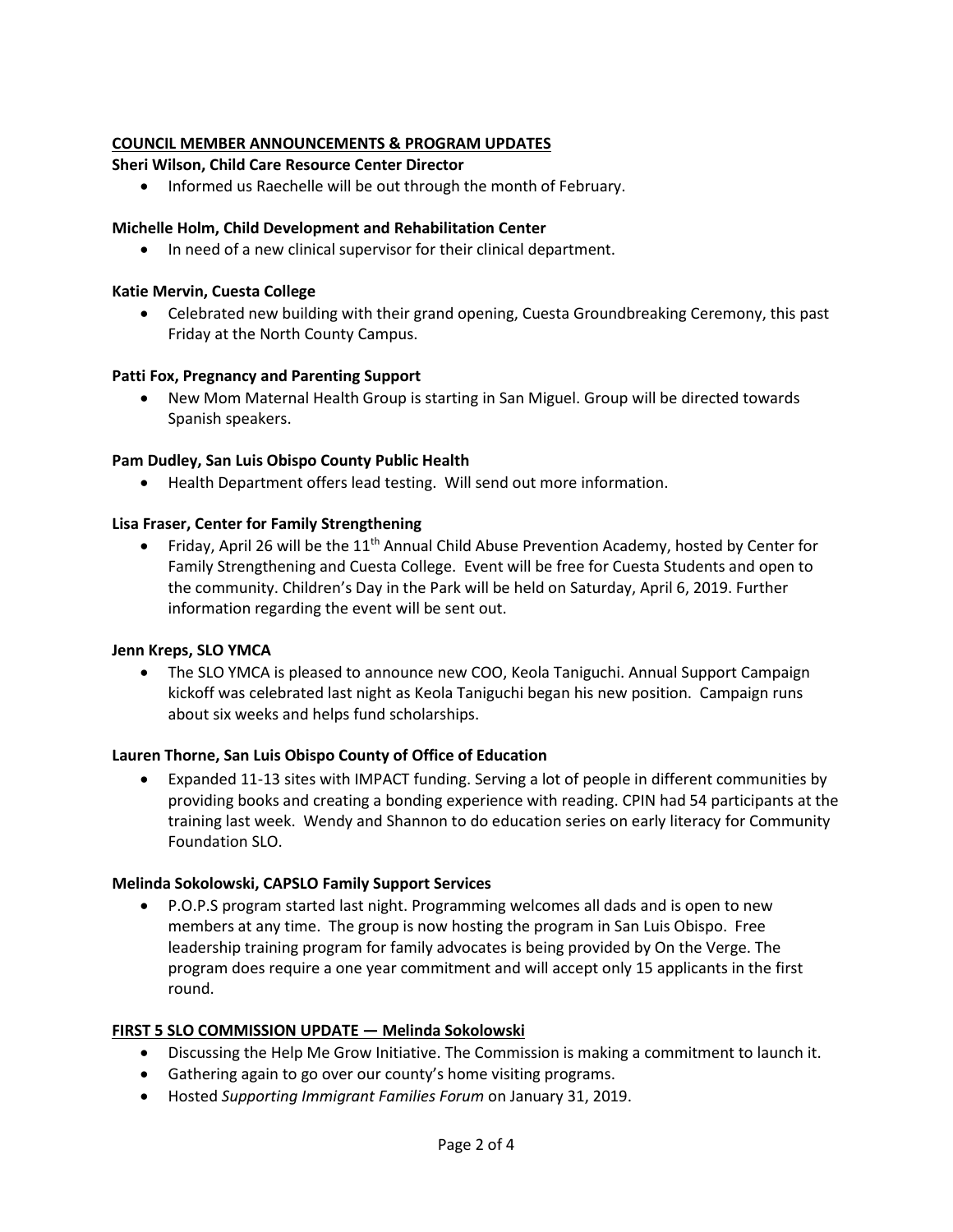- Launching next season of Strategic Planning. Current Strategic Plan to end June of 2020. Next Strategic Planning is on March 27.
- February Hands-On Hero: Deanna Smaw, Women, Infants, and Children (WIC)

## **FIRST 5 TOWN HALL SPONSORSHIP**

Motion to approve \$500 for FIRST 5 Town Hall Sponsorship out of the Reserve Budget as presented was made by Nancy Norton, seconded by Pam Dudley, and unanimously approved.

## **COMMITTEE REPORTS**

## **Katie Mervin, Cuesta College**

Child Development Club is starting soon and will host Job Fair in May.

## **Jamie Sanbonmatsu, Valley View Children's Center and CQEL**

- Early stages in legislation.
- Flyers Distributed:
	- o Local steps with community…
	- o AB 2370 Lead Bill

# **Lauren Thorne, San Luis Obispo County of Office of Education**

- Fourth year of Mantle of Leadership. A total of 72 participants have gone through the program. Mantle of Leadership graduates will be invited to be a part of Town Hall. As of now 13 people have registered for the new session.
- Actively recruiting for two more Mentor Teachers.

# **Lisa Fraser, Center for Family Strengthening**

 Executive Committee will continue to look at the Reserve and Children's Day in the Plaza Budget in order to have a plan to share.

### **COORDINATOR UPDATE/MONTH OF THE CHILD**

# **Nataly Renteria, Administrative Assistant**

- Currently working on getting on the different county agendas for our 2019 Month of the Child Proclamations. Council members have signed up for proclamations. Proclamation draft and proclamation script are being drafted and will be presented as soon as they are finished.
- Attachments:
	- o April 2019 Month of the Child Proclamations Schedule

### **QUALITY COUNTS UPDATE**

# **Britney Ogden, Quality Counts**

 Current efforts of Quality Counts Consortia focus on consumer education around quality child care. One key point is looking at the Quality Counts website in order to make it more consumer friendly especially for the parents. Draft to come mid-March.